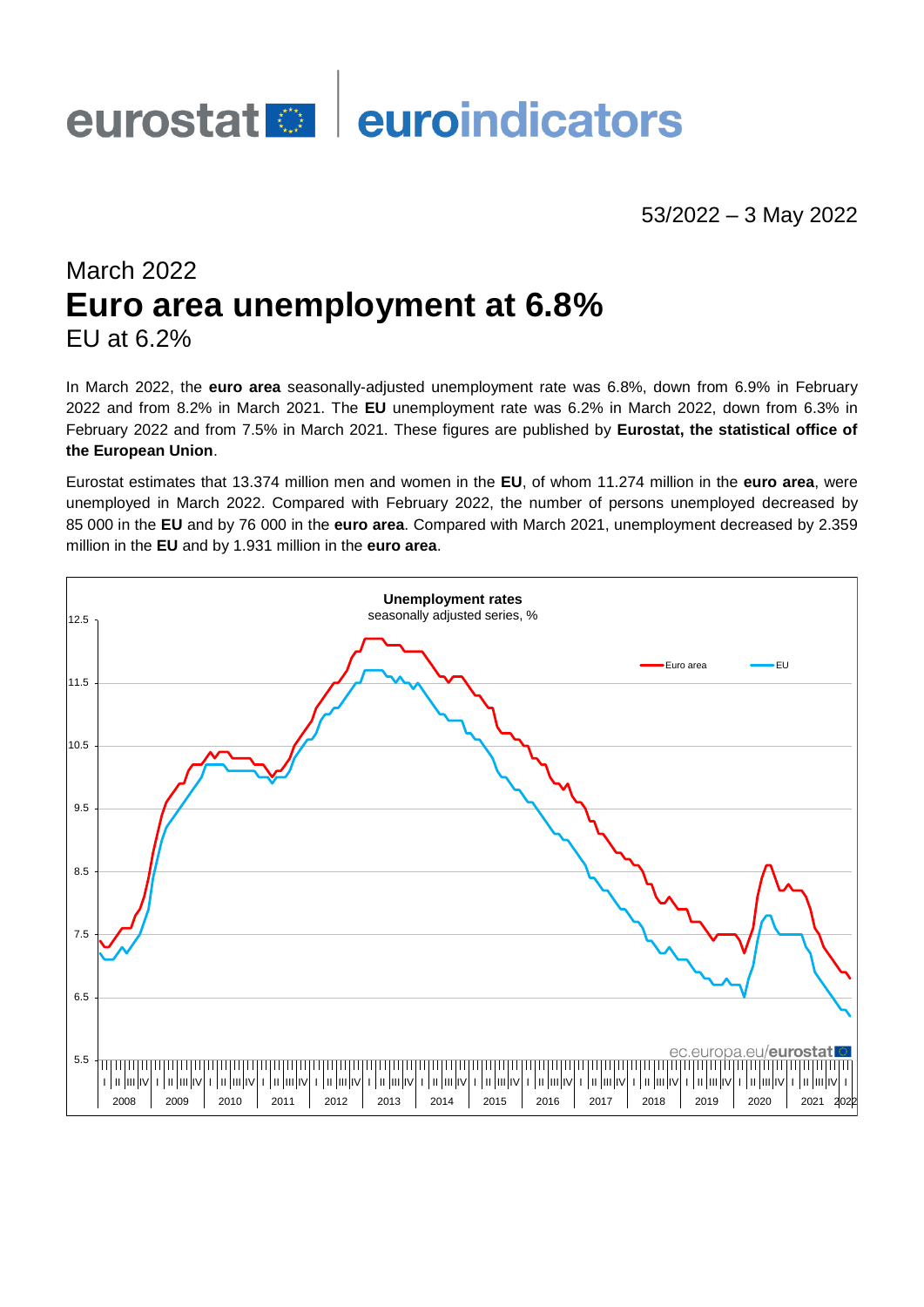# **Youth unemployment**

In March 2022, 2.579 million young persons (under 25) were unemployed in the **EU**, of whom 2.098 million were in the **euro area**. In March 2022, the youth unemployment rate was 13.9% in both the **EU** and in the **euro area**, down from 14.0% in both areas in the previous month. Compared with March 2021, youth unemployment decreased by 623 000 in the **EU** and by 507 000 in the **euro area**.



## **Unemployment by sex**

In March 2022, the unemployment rate for women was 6.6% in the **EU**, stable compared with February 2022. The unemployment rate for men was 5.9% in March 2022, down from 6.0% in February 2022. In the **euro area**, the unemployment rate for women decreased from 7.3% in February 2022 to 7.2% in March 2022, while the unemployment rate for men remained stable at 6.5% in March 2022.

## **Additional labour market indicators**

These estimates are based on the globally used International Labour Organisation (ILO) standard definition of unemployment, which counts as unemployed people without a job who have been actively seeking work in the last four weeks and are available to start work within the next two weeks. The COVID-19 crisis and the measures applied to combat it have triggered a sharp increase in the number of claims for unemployment benefits across the EU. At the same time, a significant part of those who had registered in unemployment agencies might be no longer actively looking for a job or no longer available for work. This may still lead to discrepancies in the number of registered unemployed and those measured as unemployed according to the ILO definition.

To capture in full the unprecedented labour market situation triggered by the COVID-19 outbreak, the data on unemployment have been complemented by additional indicators, e.g. underemployed part-time workers, persons seeking work but not immediately available and persons available to work but not seeking, released together with [LFS data for the fourth quarter of 2021.](https://ec.europa.eu/eurostat/statistics-explained/index.php?title=EU_labour_market_-_quarterly_statistics)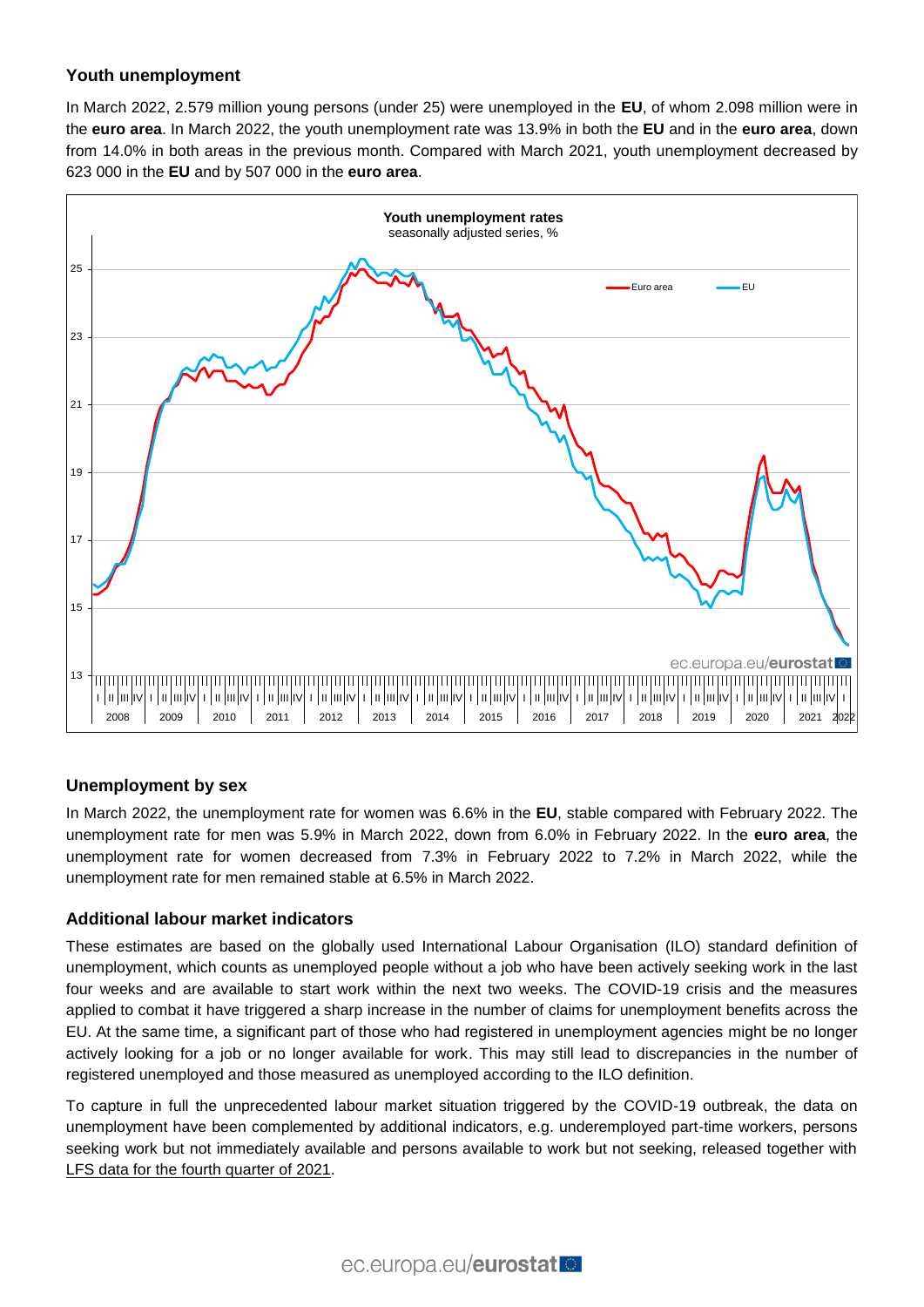#### **Geographical information**

**Euro area** (EA19): Belgium, Germany, Estonia, Ireland, Greece, Spain, France, Italy, Cyprus, Latvia, Lithuania, Luxembourg, Malta, the Netherlands, Austria, Portugal, Slovenia, Slovakia and Finland.

**European Union** (EU27): Belgium, Bulgaria, Czechia, Denmark, Germany, Estonia, Ireland, Greece, Spain, France, Croatia, Italy, Cyprus, Latvia, Lithuania, Luxembourg, Hungary, Malta, the Netherlands, Austria, Poland, Portugal, Romania, Slovenia, Slovakia, Finland and Sweden.

#### **Methods and definitions**

Eurostat publishes harmonised unemployment rates for individual EU Member States, the euro area and the EU. These unemployment rates are based on the definition recommended by the International Labour Organisation (ILO). The measurement is based on a harmonised data source, the European Union Labour Force Survey (LFS).

Based on the ILO definition, Eurostat defines **unemployed persons** as persons aged 15 to 74 who:

- are without work;
- are available to start work within the next two weeks;
- and have actively sought employment at some time during the previous four weeks.

The **unemployment rate** is the number of people unemployed as a percentage of the labour force.

Series published before 31 March 2022 have been **seasonally adjusted** using the seasonal factors estimated in the period up to December 2019 included. Series published as of 31 March 2022 are seasonally adjusted using seasonal models estimated in the period up to December 2021 included.

The **labour force** is the total number of people employed plus unemployed. In this news release unemployment rates are based on employment and unemployment data covering persons aged 15 to 74.

The **youth unemployment rate** is the number of people aged 15 to 24 unemployed as a percentage of the labour force of the same age. Therefore, the youth unemployment rate should not be interpreted as the share of jobless people in the overall youth population.

When data for the most recent month are not available for a Member State, EU and EA aggregates are calculated using the latest data available for that Member State.

#### **Country notes**

Germany, the Netherlands, Finland, Sweden and Iceland: the trend component is used instead of the more volatile seasonally adjusted data.

Denmark, Estonia and Portugal: 3-month moving averages of LFS data are used instead of pure monthly indicators.

#### **Revisions and timetable**

The data in this News Release can be subject to revisions, caused by updates to the seasonally adjusted series whenever new monthly data are added; the inclusion of the most recent LFS data in the calculation process; update of seasonal adjustment models with complete annual data.

Compared with the rates published in News Release [36/2022](https://ec.europa.eu/eurostat/documents/2995521/14358254/3-31032022-AP-EN.pdf/56d0f0a6-de1f-9099-63e2-a2cbf543e4c2?t=1648654477051) of 31 March 2022, the unemployment rate for February 2022 has been revised for the euro area from 6.8% to 6.9% and for the EU from 6.2% to 6.3%. Among EU Member States, the rate has been revised by more than 0.1 percentage points (pp) downwards for Estonia (by 0.5 pp) as well as for Denmark, Portugal and Finland (all by 0.2 pp). The rate has been revised by more than 0.1 percentage points upwards for Greece (by 0.9 pp) and Spain (by 0.8 pp).

#### **For more information**

Eurosta[t website section](https://ec.europa.eu/eurostat/web/lfs/overview) on employment and unemployment

Eurosta[t database section](https://ec.europa.eu/eurostat/web/lfs/data/database) on unemployment, including non-seasonally adjusted and trend data

Eurostat Statistics Explained articles on **unemployment** and on [youth unemployment](https://ec.europa.eu/eurostat/statistics-explained/index.php/Youth_unemployment)

Eurosta[t metadata](https://ec.europa.eu/eurostat/cache/metadata/en/une_esms.htm) on adjusted unemployment series and [methodological note](https://ec.europa.eu/eurostat/data/metadata/covid-19-support-for-statisticians) regarding COVID-19 outbreak

Eurostat €-indicator[s release calendar](https://ec.europa.eu/eurostat/news/release-calendar)

European Statistic[s Code of Practice](https://ec.europa.eu/eurostat/web/products-catalogues/-/KS-02-18-142)

#### **Eurostat Press Office**

María Guadalupe MORENO CABANILLAS Tel: +352-4301-33 408 [eurostat-pressoffice@ec.europa.eu](mailto:eurostat-pressoffice@ec.europa.eu)

#### **For further information on data**

Boyan GENEV Tel: +352-4301-36 409 Thibaut HENRION Tel: +352-4301-31 686 [estat-monthly-unemployment@ec.europa.eu](mailto:ESTAT-monthly-unemployment@ec.europa.eu)

**Media requests**: [eurostat-mediasupport@ec.europa.eu](mailto:eurostat-mediasupport@ec.europa.eu) / Tel: +352-4301-33 408

[@EU\\_Eurostat](https://twitter.com/EU_Eurostat) **4** [@EurostatStatistics](https://www.facebook.com/EurostatStatistics) **[O]** [@EU\\_Eurostat](https://www.instagram.com/eu_eurostat/) **example constant** [ec.europa.eu/eurostat/](https://ec.europa.eu/eurostat/web/main)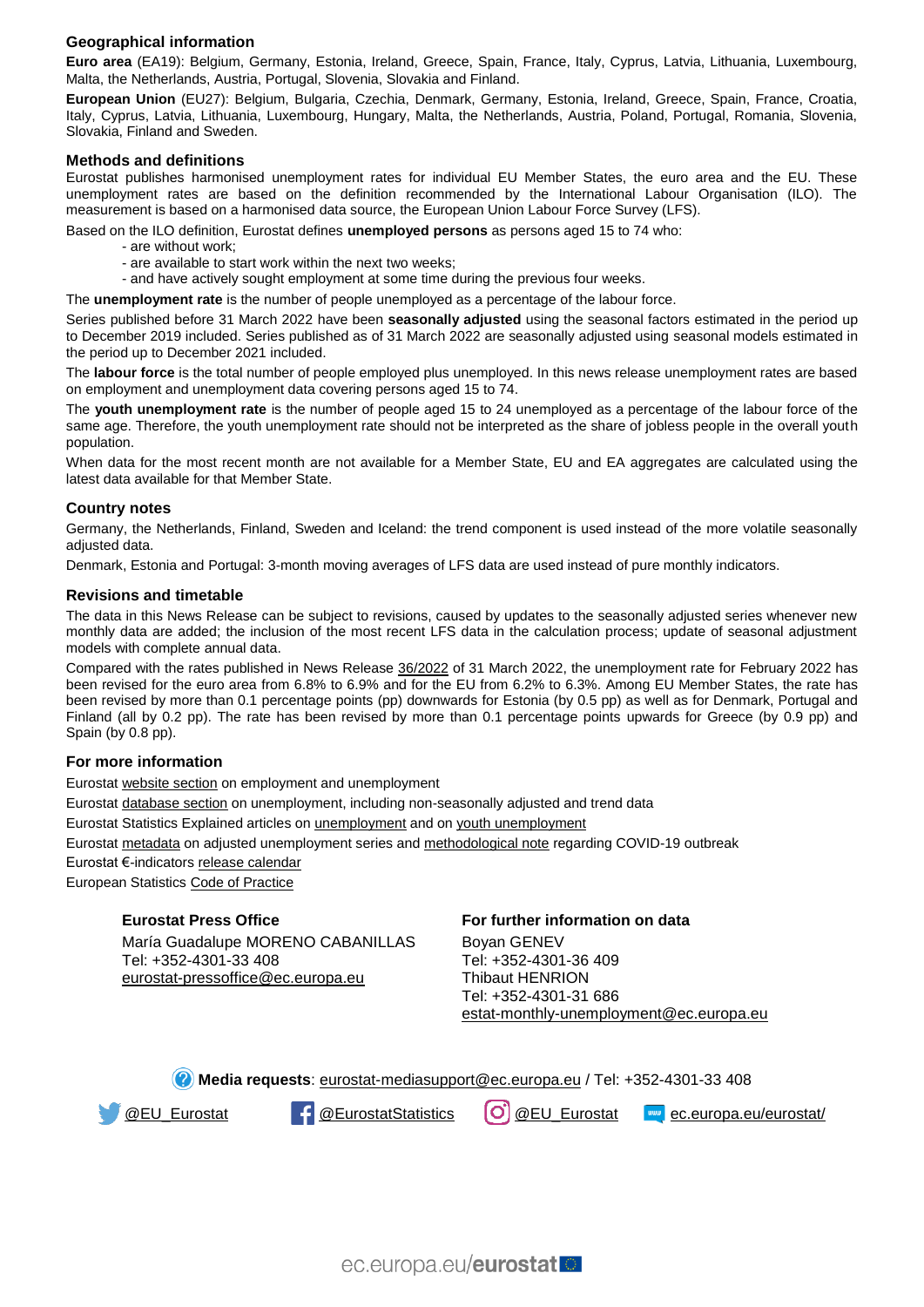# **Seasonally adjusted unemployment, totals**

|                      | Rates (%)     |        |               |                   |               | Number of persons (in thousands) |                  |               |                   |                  |
|----------------------|---------------|--------|---------------|-------------------|---------------|----------------------------------|------------------|---------------|-------------------|------------------|
|                      | <b>Mar 21</b> | Dec 21 | <b>Jan 22</b> | Feb <sub>22</sub> | <b>Mar 22</b> | Mar 21                           | <b>Dec 21</b>    | <b>Jan 22</b> | Feb <sub>22</sub> | <b>Mar 22</b>    |
| Euro area            | 8.2           | 7.0    | 6.9           | 6.9               | 6.8           | 13 205                           | 11 571           | 11 441        | 11 350            | 11 274           |
| <b>EU</b>            | 7.5           | 6.4    | 6.3           | 6.3               | 6.2           | 15733                            | 13719            | 13 594        | 13 459            | 13 3 74          |
| <b>Belgium</b>       | 6.7           | 5.7    | 5.6           | 5.6               | 5.6           | 342                              | 299              | 295           | 294               | 296              |
| <b>Bulgaria</b>      | 5.8           | 4.6    | 4.5           | 4.4               | 4.3           | 190                              | 148              | 145           | 143               | 138              |
| Czechia              | 3.3           | 2.2    | 2.3           | 2.5               | 2.3           | 174                              | 115              | 122           | 133               | 123              |
| <b>Denmark</b>       | 5.7           | 4.5    | 4.6           | 4.4               | 4.5           | 173                              | 139              | 141           | 136               | 139              |
| Germany              | 3.9           | 3.2    | 3.1           | 3.0               | 2.9           | 1 6 5 4                          | 1 3 6 5          | 1 3 3 5       | 1 306             | 1 2 8 0          |
| Estonia              | 6.7           | 5.4    | 5.8           | 5.4               | 5.4           | 46                               | 38               | 41            | 39                | 39               |
| Ireland              | 7.7           | 5.1    | 5.2           | 5.2               | 5.5           | 189                              | 135              | 137           | 135               | 146              |
| Greece               | 16.8          | 12.8   | 13.0          | 12.8              | 12.9          | 736                              | 597              | 598           | 608               | 609              |
| Spain                | 15.4          | 13.4   | 13.3          | 13.4              | 13.5          | 3541                             | 3 1 1 3          | 3 107         | 3 1 2 0           | 3 1 6 4          |
| <b>France</b>        | 8.2           | 7.5    | 7.4           | 7.4               | $7.4$         | 2 4 3 8                          | 2 2 7 0          | 2 2 5 5       | 2 2 4 8           | 2 2 2 8          |
| Croatia              | 8.4           | 6.8    | 6.7           | 6.6               | 6.5           | 152                              | 122              | 120           | 119               | 118              |
| Italy                | 10.1          | 8.8    | 8.6           | 8.5               | 8.3           | 2 4 8 6                          | 2 2 0 9          | 2 1 5 1       | 2 1 2 2           | 2 0 7 4          |
| <b>Cyprus</b>        | 8.2           | 6.6    | 6.5           | 6.3               | 5.9           | 37                               | 31               | 31            | 30                | 28               |
| Latvia               | 7.7           | 7.4    | 7.3           | 7.2               | 7.0           | 71                               | 69               | 68            | 67                | 66               |
| Lithuania            | 7.4           | 6.6    | 7.0           | 7.0               | 6.9           | 108                              | 97               | 102           | 103               | 103              |
| Luxembourg           | 6.1           | 4.9    | 4.7           | 4.6               | 4.5           | 20                               | 16               | 15            | 15                | 14               |
| Hungary              | 4.0           | 3.6    | 3.8           | 3.7               | 3.2           | 193                              | 177              | 184           | 180               | 157              |
| <b>Malta</b>         | 3.8           | 3.2    | 3.1           | 3.1               | 3.0           | 10                               | $\boldsymbol{9}$ | 9             | $\boldsymbol{9}$  | $\boldsymbol{9}$ |
| <b>Netherlands</b>   | 4.6           | 3.8    | 3.6           | 3.4               | 3.3           | 439                              | 369              | 354           | 336               | 327              |
| <b>Austria</b>       | 6.6           | 4.8    | 4.8           | 4.8               | 4.2           | 301                              | 222              | 223           | 221               | 195              |
| Poland               | 3.7           | 3.1    | 3.0           | 3.0               | 3.0           | 638                              | 532              | 524           | 522               | 526              |
| Portugal             | 6.6           | 5.8    | 5.8           | 5.6               | 5.7           | 334                              | 302              | 298           | 292               | 296              |
| Romania              | 5.9           | 5.7    | 5.7           | 5.7               | 5.7           | 486                              | 472              | 469           | 468               | 475              |
| Slovenia             | 5.1           | 4.4    | 4.2           | 4.1               | 4.0           | 50                               | 46               | 43            | 42                | 41               |
| Slovakia             | 7.1           | 6.6    | 6.6           | 6.5               | 6.5           | 194                              | 182              | 182           | 180               | 178              |
| <b>Finland</b>       | 8.0           | 6.9    | 6.8           | 6.7               | 6.6           | 220                              | 192              | 190           | 187               | 185              |
| Sweden               | 9.1           | 8.0    | 7.9           | 7.7               | 7.6           | 503                              | 448              | 439           | 432               | 425              |
| Iceland              | 6.6           | 4.5    | 4.4           | 4.4               | 4.3           | 13                               | 10               | 9             | 9                 | $\boldsymbol{9}$ |
| Norway               | $4.7*$        | 3.3    | 3.1           | 3.1               | ÷             | $134*$                           | 96               | 91            | 90                |                  |
| <b>Switzerland</b>   | 5.5           | 4.5    |               |                   |               | 269                              | 223              |               |                   |                  |
| <b>United States</b> | 6.0           | 3.9    | 4.0           | 3.8               | 3.6           | 9560                             | 6 3 6 8          | 6 607         | 6 4 0 7           | 5880             |

: Data not available \* February 2021

Source datasets: [une\\_rt\\_m](https://ec.europa.eu/eurostat/databrowser/bookmark/efcf7c9f-c4d7-4bc2-8c74-962ead60acfc?lang=en) (rates) an[d une\\_rt\\_m](https://ec.europa.eu/eurostat/databrowser/bookmark/dcf8c9ef-2324-4d54-9f8d-dbee489fb61b?lang=en) (in 1 000 persons)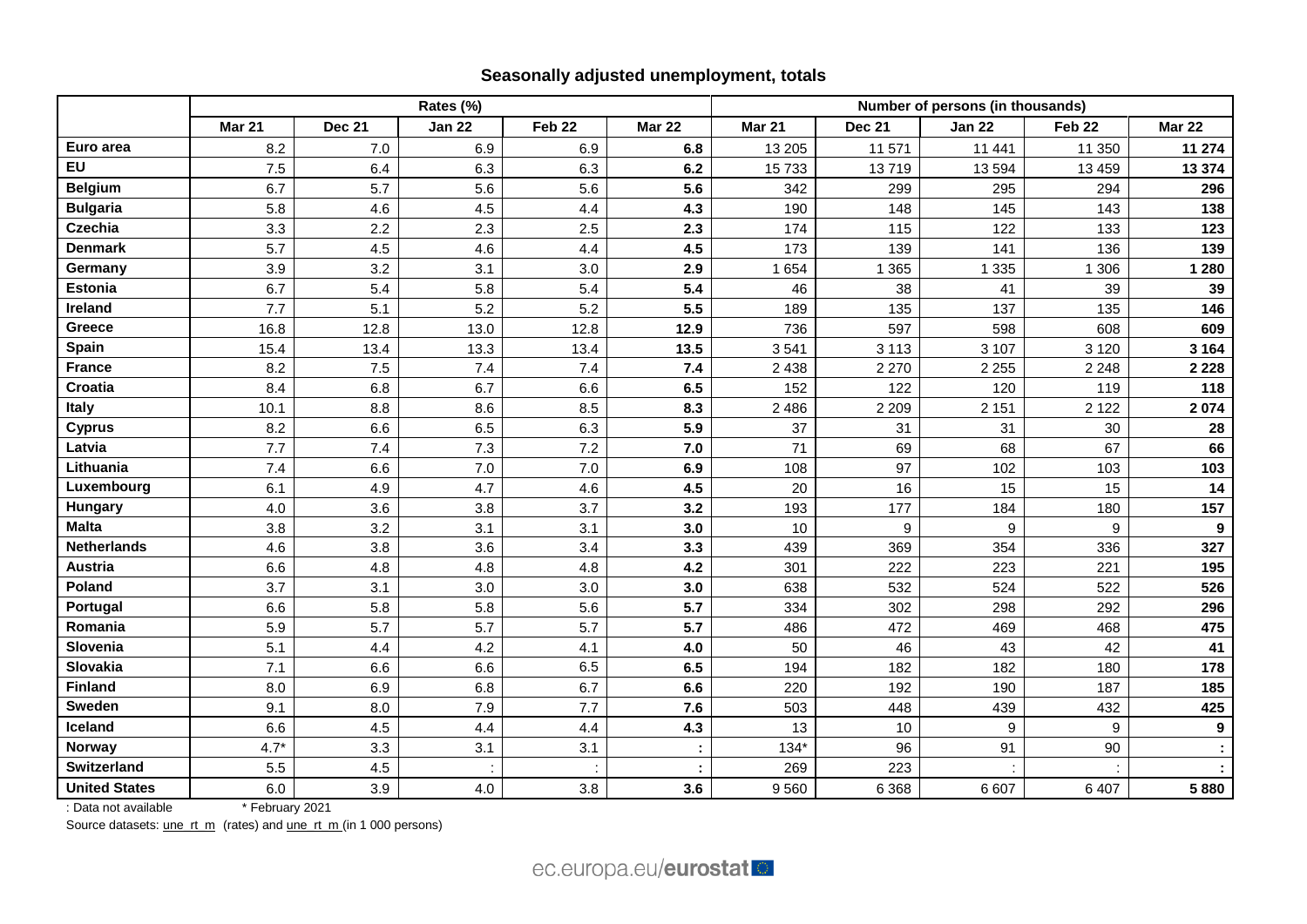|                    | Rates (%)     |               |               |        |               | Number of persons (in thousands) |                         |               |                   |                 |  |
|--------------------|---------------|---------------|---------------|--------|---------------|----------------------------------|-------------------------|---------------|-------------------|-----------------|--|
|                    | <b>Mar 21</b> | <b>Dec 21</b> | <b>Jan 22</b> | Feb 22 | <b>Mar 22</b> | <b>Mar 21</b>                    | <b>Dec 21</b>           | <b>Jan 22</b> | Feb <sub>22</sub> | <b>Mar 22</b>   |  |
| Euro area          | 18.4          | 14.5          | 14.3          | 14.0   | 13.9          | 2 6 0 5                          | 2 1 5 6                 | 2 1 3 0       | 2 1 1 5           | 2 0 9 8         |  |
| EU                 | 18.1          | 14.4          | 14.2          | 14.0   | 13.9          | 3 2 0 2                          | 2658                    | 2621          | 2 5 9 4           | 2579            |  |
| <b>Belgium</b>     | 19.4          | 15.5          | 13.5          | 13.5   | 13.5          | 71                               | 62                      | 54            | 54                | 54              |  |
| <b>Bulgaria</b>    | 15.9          | 15.3          | 14.9          | 14.8   | 14.4          | 21                               | 18                      | 18            | 18                | 17              |  |
| <b>Czechia</b>     | 10.1          | 7.7           | 6.4           | 7.3    | 6.9           | 27                               | 21                      | 17            | 20                | 19              |  |
| <b>Denmark</b>     | 13.0          | 10.0          | 10.0          | 10.1   | 10.3          | 55                               | 44                      | 44            | 43                | 45              |  |
| Germany            | 7.7           | 5.7           | 5.6           | 5.5    | 5.5           | 326                              | 253                     | 250           | 247               | 244             |  |
| <b>Estonia</b>     | 16.2          | 18.2          | 19.5          | 18.4   | 18.4          | 8                                | 9                       | 10            | 10                | 9               |  |
| Ireland            | 18.7          | 12.4          | 13.0          | 12.7   | 12.3          | 54                               | 44                      | 47            | 46                | 46              |  |
| Greece             | 41.9          | 28.8          | 35.6          | 30.8   | 27.2          | 90                               | 59                      | 73            | 72                | 60              |  |
| Spain              | 38.2          | 31.2          | 30.4          | 29.8   | 29.6          | 560                              | 472                     | 471           | 471               | 479             |  |
| <b>France</b>      | 20.7          | 16.7          | 16.2          | 16.4   | 16.3          | 604                              | 523                     | 508           | 519               | 522             |  |
| <b>Croatia</b>     | 23.6          | 18.4          | 17.0          | 17.0   | 17.0          | 35                               | 25                      | 23            | 23                | 23              |  |
| Italy              | 32.2          | 26.2          | 24.8          | 24.2   | 24.5          | 446                              | 387                     | 363           | 354               | 359             |  |
| <b>Cyprus</b>      | 18.4          | 16.4          | 16.0          | 16.0   | 16.0          | $\overline{7}$                   | 6                       | $\,6\,$       | 6                 | $6\phantom{1}6$ |  |
| Latvia             | 16.2          | 11.4          | 10.8          | 10.3   | 9.8           | 9                                | $6\phantom{a}$          | 6             | 6                 | 5               |  |
| Lithuania          | 15.2          | 10.6          | 11.5          | 11.5   | 11.5          | 15                               | 11                      | 13            | 13                | 13              |  |
| Luxembourg         | 20.1          | 15.7          | 14.6          | 14.4   | 14.0          | 5                                | $\overline{\mathbf{4}}$ | 4             | 3                 | $\mathbf{3}$    |  |
| Hungary            | 12.0          | 11.5          | 11.7          | 10.6   | 9.2           | 38                               | 36                      | 36            | 32                | 28              |  |
| <b>Malta</b>       | 9.9           | 11.7          | 10.8          | 10.5   | 10.0          | 3                                | 3                       | 3             | 3                 | $\mathbf{3}$    |  |
| <b>Netherlands</b> | 10.4          | 7.8           | 7.6           | 7.3    | 7.1           | 172                              | 134                     | 131           | 126               | 124             |  |
| <b>Austria</b>     | 12.7          | 8.1           | 9.1           | 8.7    | 6.9           | 63                               | 40                      | 44            | 44                | 34              |  |
| Poland             | 14.1          | 9.5           | 9.3           | 9.1    | 9.1           | 148                              | 100                     | 97            | 95                | 95              |  |
| Portugal           | 22.7          | 20.9          | 20.6          | 20.2   | 21.6          | 71                               | 68                      | 66            | 65                | 70              |  |
| Romania            | 20.9          | 22.0          |               |        |               | 115                              | 118                     |               |                   |                 |  |
| Slovenia           | 14.8          | 10.1          | 8.0           | 8.0    | 8.0           | 8                                | 8                       | $\,6\,$       | 6                 | 6               |  |
| Slovakia           | 22.4          | 19.1          | 19.0          | 18.9   | 18.8          | 32                               | 27                      | 27            | 27                | 27              |  |
| <b>Finland</b>     | 19.5          | 14.3          | 14.1          | 13.9   | 13.8          | 61                               | 44                      | 44            | 43                | 43              |  |
| <b>Sweden</b>      | 24.7          | 23.3          | 22.9          | 22.6   | 22.3          | 151                              | 146                     | 144           | 142               | 141             |  |
| Iceland            | 12.3          | 9.3           | 9.3           | 9.4    | 9.4           | 3                                | $\mathfrak{S}$          | 3             | 3                 | $\mathbf 3$     |  |
| <b>Norway</b>      | 11.8          | 9.1           | 8.8           | 8.1    |               | 42                               | 35                      | 34            | 32                |                 |  |
| Switzerland        | 9.2           | 8.1           |               |        |               | 53                               | 48                      |               |                   |                 |  |

# **Seasonally adjusted youth (under 25s) unemployment**

: Data not available

Belgium, Croatia, Cyprus, Romania and Slovenia: quarterly data

Source datasets: [une\\_rt\\_m](https://ec.europa.eu/eurostat/databrowser/bookmark/8a2199be-9e97-4967-a40d-b9a61a1e5a27?lang=en) (rates) an[d une\\_rt\\_m](https://ec.europa.eu/eurostat/databrowser/bookmark/f02d23e4-8cf9-4420-8abf-99413fa0f27d?lang=en) (in 1 000 persons)